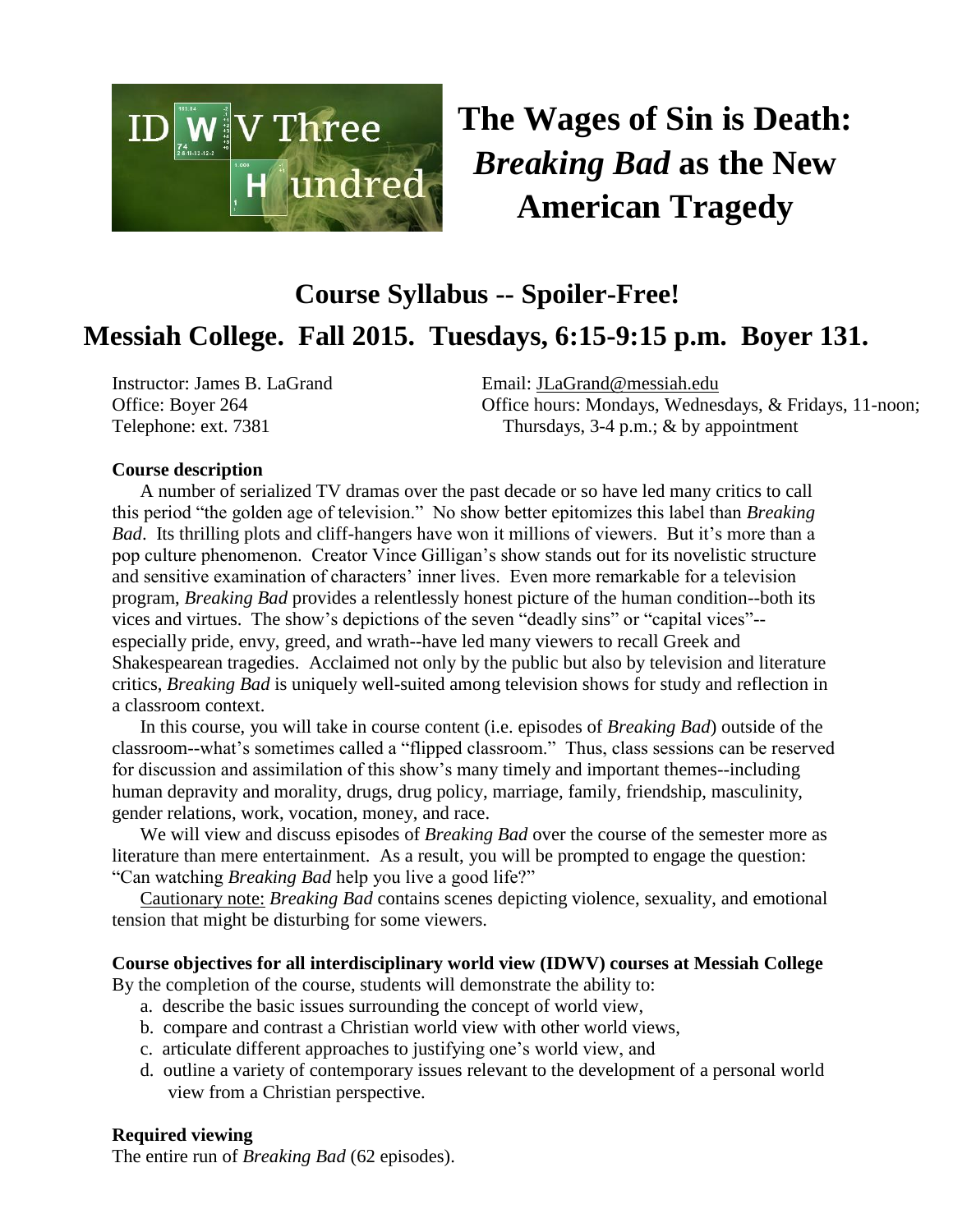#### **Required reading**

Lewis, C. S. *Mere Christianity.* Harper, 2009. ISBN-13: 978-0060652920.

- Plantinga, Cornelius. *Not the Way It's Supposed to Be: A Breviary of Sin.* Eerdmans, 1996. ISBN-13: 978-0802842183
- *Sophocles I: Antigone, Oedipus the King, Oedipus at Colonus.* University of Chicago Press, 2013. ISBN-13: 978-0226311517.

Shakespeare, William. *Macbeth.* Penguin Classics, 2000. ISBN-13: 978-0140714784. Online readings listed below.

#### **Requirements**

Read all assigned readings and view all required episodes of *Breaking Bad* by the date indicated below in the schedule. Note: Two copies of all seasons of *Breaking Bad* on DVD are on reserve in Murray Library. You are encouraged to check out these DVDs and watch them- either by yourself or in a group--on the big-screen television in the Library's Murray Theater. You are also able to view all episodes of *Breaking Bad* through the usual online sources (Netflix, Amazon, Vudu, iTunes, etc.).

Write a viewing / reading quiz each class period.

- Participate regularly in class—including participating in class discussions, leading class discussion on part of a book, and writing at least 3 blog posts of 300-500 words each.
- Write 2 scene analyses of 800-1000 words each--the first from a scene in seasons 1-3 and the second from a scene in seasons 4-5. Focus your analysis on selected technical aspects--writing, acting, costumes, lighting, cinematography, and sound (dialogue, score, and sound effects). Scene analyses will be due on the evenings we discuss your scene. Be prepared to help lead class discussion when we address your episode's scene.
- Write a compare and contrast essay of 800-1000 words on either *Breaking Bad* and Sophocles' tragedies (due Tues., Oct. 7) or *Breaking Bad* and Macbeth (due Tues., Nov. 4).
- Write a persuasive essay of 1000-1200 words on heroes, anti-heroes, and villains in *Breaking Bad*. Choose one of the show's major characters (Walt, Skyler, Jesse, Hank, or Marie) and make the case for why this character should be viewed as some type of hero, anti-hero, or villain, or as playing some other role. Due Tues., Dec. 9.
- Write a summative essay of 1000-1200 words (the take-home exam for the course) in response to the question: "Can watching *Breaking Bad* help you live a good life?" Due Tues., Dec. 16.
- (Note: Student written work blog posts, scene analyses, and essays may be posted to the website <https://studyingbreakingbadcourse.wordpress.com/> with student's permission.)

## **Standard of Evaluation**

| Quizzes                                                                    | 20% |
|----------------------------------------------------------------------------|-----|
| Class participation                                                        | 20% |
| Scene analyses (2)                                                         | 20% |
| Compare and contrast essay on <i>Breaking Bad</i> and Sophocles or Macbeth | 10% |
| Persuasive essay on heroes, anti-heroes, and villains in Breaking Bad      | 15% |
| Summative essay on <i>Breaking Bad</i> and the good life                   | 15% |
|                                                                            |     |

| <b>Grading scale</b> | 83-86 B         | 70-72 C-   |  |
|----------------------|-----------------|------------|--|
| 93-100 A             | $80-82$ B-      | $67-69$ D+ |  |
| $90-92$ A-           | 77-79 $C_{\pm}$ | $60-66$ D  |  |
| $87-89$ B+           | 73-76 C         | $<60$ F    |  |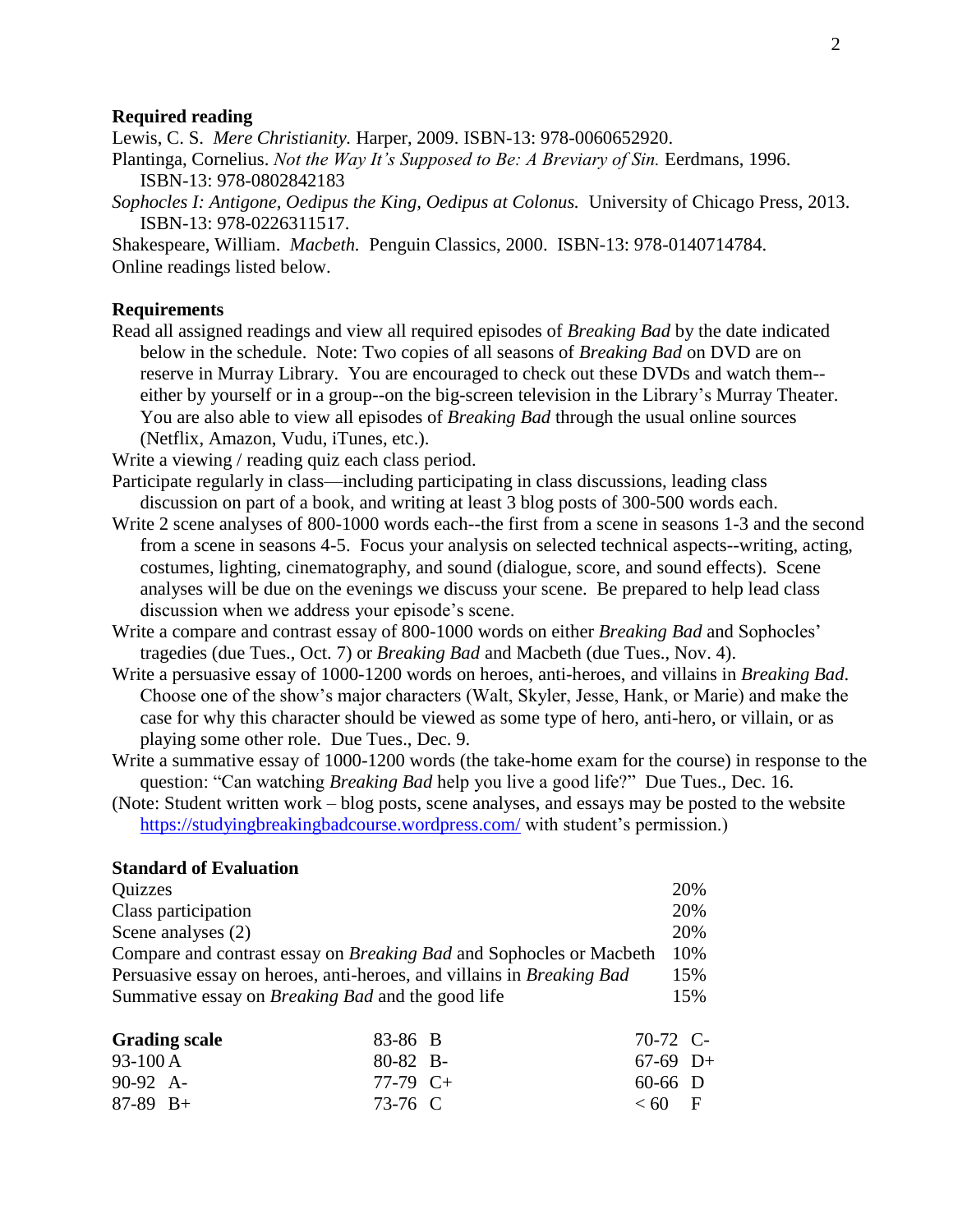## **Some reflection /discussion questions--on readings:**

- Is television worth watching? Is television (and popular culture in general) worth studying? Is *Breaking Bad* worth watching?
- Should Christians watch television? Should they watch *Breaking Bad*?
- What's meant by "common grace"? What's your opinion about this?
- Is there any such thing as universal or transcendent morality and virtue? If so, are cultural forms (novels, movies, television shows, etc.) able to portray these things?
- What are the seven "deadly sins" or "capital vices"? In what ways do you see them in the world today? In what ways do you see them in *Breaking Bad*?
- What are the attributes of Greek tragedies? In what ways is *Breaking Bad* similar or dissimilar to Greek tragedies?
- What are the attributes of Shakespearean tragedies? In what ways is *Breaking Bad* similar or dissimilar to Shakespearean tragedies?
- What perspectives on the relationship between fate and free will have you come across?
- What are the reasons for human suffering? How should we respond to it?
- Some have compared *Breaking Bad* to works of literature beyond Greek and Shakespearean tragedies. These works include Dante's *Inferno*, versions of the Faust legend, John Milton's *Paradise Lost*, Mary Shelley's *Frankenstein*, and Robert Louis Stevenson's *The Strange Case of Dr. Jekyll and Mr. Hyde*. If you have familiarity with any of these works, what points of connection do you see?

## **Some reflection / discussion questions--on particular episodes of** *Breaking Bad:*

- What important, interesting, revealing, surprising, dramatic, or disturbing things happened in the last several episodes?
- How have the last several episodes changed your thinking about the various major characters?
- How have the last several episodes changed your thinking about where the show and its characters are heading?
- Would you describe any of the characters in the last several episodes as heroes or antiheroes or villains? Why or why not?
- In what ways have the last several episodes illustrated the classic themes of literary conflict- man against man, man against society, man against nature, and man against self?
- What are some of the notable technical aspects--writing, acting, costuming, lighting, cinematography, and sound (dialogue, score, and sound effects)--in the last several episodes?
- What emotions did you experience in watching the last several episodes? How are you processing those emotions?

## **Some reflection / discussion questions--on** *Breaking Bad* **in general:**

- *Breaking Bad* has been described as a show about many things--human depravity and morality, drugs, drug policy, marriage, family, friendship, masculinity, gender relations, work, vocation, money, and race, among others. In what ways do you think these various descriptions of the show are either accurate or inaccurate?
- Does *Breaking Bad* convey any moral lessons? If so, what are they?
- What is the relationship of *Breaking Bad* to various world views--including Christianity, metaphysical naturalism, and moral nihilism?
- When does Walter White "break bad"?
- Why does Walter White "break bad"?
- Is there any redemption in *Breaking Bad*? Should there be?
- Can watching *Breaking Bad* help you live a good life? Why or why not?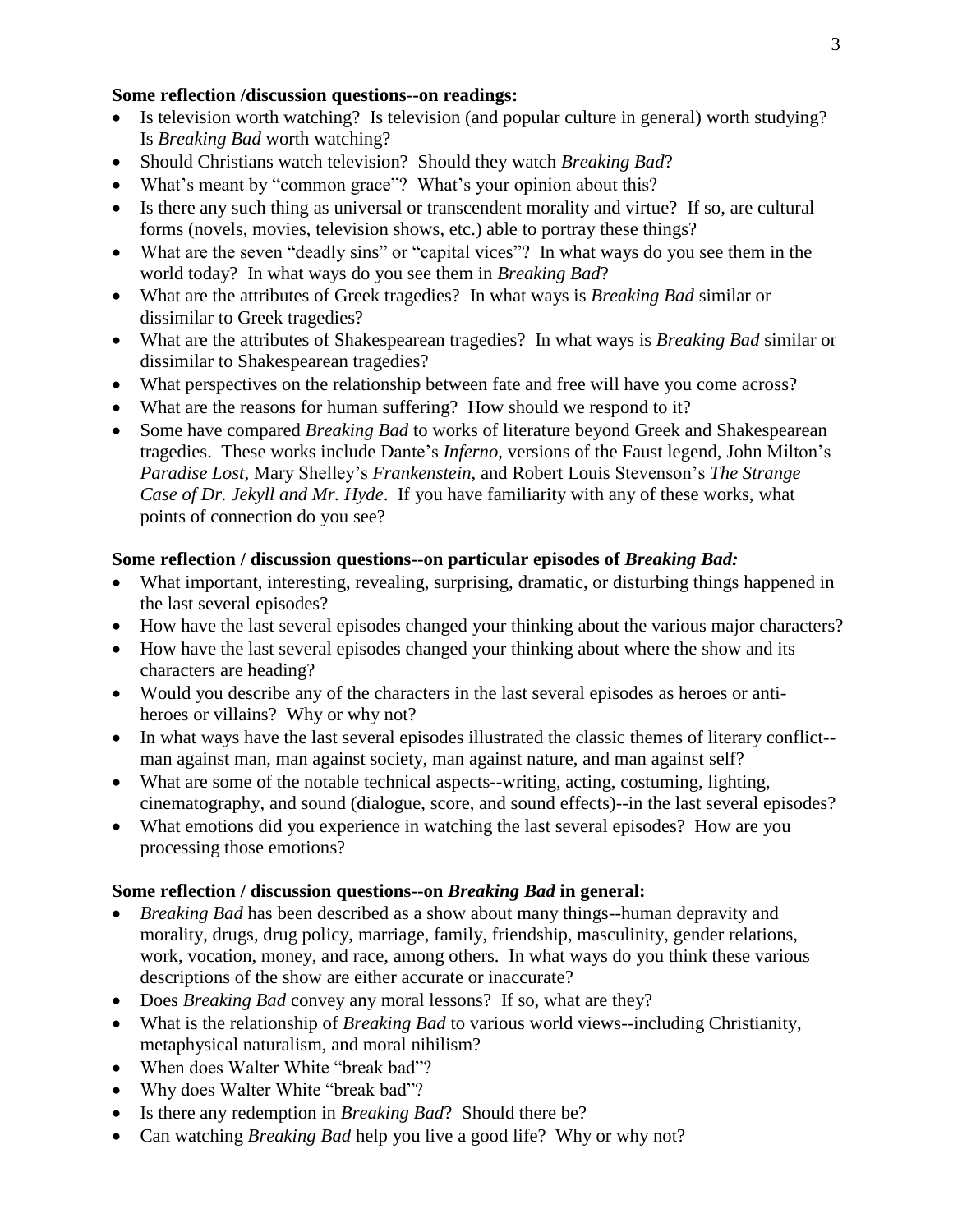## **SCHEDULE (Note: Details subject to change)**

# **Tues., Sept. 1 (week 1) required viewing:**  Episode 101: Pilot Episode 102: Cat's in the Bag Episode 103: and the Bag's in the River **required reading:** Michael Goldberg, "Some suggestions on how to read a film" <http://faculty.washington.edu/mlg/students/readafilm.htm> Emily Nussbaum, "When TV Became Art," *New York Magazine* (December 2009) <http://nymag.com/arts/all/aughts/62513/> James Wolcott, "Prime Time's Graduation," *Vanity Fair* (May 2012) <http://www.vanityfair.com/hollywood/2012/05/wolcott-television-better-than-movies> Vanessa Thorpe, "Salman Rushdie says TV dramas comparable to novels," *The Guardian* (June 11, 2011)<http://www.theguardian.com/books/2011/jun/12/salman-rushdie-write-tv-drama> Thomas Doherty, "Storied TV: Cable Is the New Novel," *The Chronicle of Higher Education* (September 17, 2012)<http://chronicle.com/article/Cable-Is-the-New-Novel/134420/> David Haglund, "Stop Saying That TV Is Better Than Movies These Days," *Slate* (July 18, 2013) [http://www.slate.com/articles/arts/culturebox/2013/07/stop\\_saying\\_that\\_tv\\_is\\_better\\_than\\_movi](http://www.slate.com/articles/arts/culturebox/2013/07/stop_saying_that_tv_is_better_than_movies_these_days.html) [es\\_these\\_days.html](http://www.slate.com/articles/arts/culturebox/2013/07/stop_saying_that_tv_is_better_than_movies_these_days.html) Eleanor Gower, "Anthony Hopkins lauds *Breaking Bad*'s Bryan Cranston via email," *The Daily Mail* (October 14, 2013) [http://www.dailymail.co.uk/tvshowbiz/article-2460015/Anthony-](http://www.dailymail.co.uk/tvshowbiz/article-2460015/Anthony-Hopkins-fan-letter-Breaking-Bads-Bryan-Cranston.html)[Hopkins-fan-letter-Breaking-Bads-Bryan-Cranston.html](http://www.dailymail.co.uk/tvshowbiz/article-2460015/Anthony-Hopkins-fan-letter-Breaking-Bads-Bryan-Cranston.html) **reference resource:** Yale Film Studies Film Analysis Web Site <http://classes.yale.edu/film-analysis/> **Tues., Sept. 8 (week 2) required viewing:** Episode 104: Cancer Man Episode 105: Gray Matter Episode 106: Crazy Handful of Nothin' Episode 107: A No-Rough-Stuff Type Deal **required reading:** C. S. Lewis, *Mere Christianity*, Book 1 - chs. 1, 2, & 4 , Book 2 - chs. 1-3 Matt Jenson, "Sin Happens," *Books & Culture* (July/August 2008) Accessible online via Literature Resource Center Tim Keller, "What Is Common Grace?" [http://static.squarespace.com/static/53189f41e4b0ee73efed7b5a/t/533ea67ce4b05289c3da94](http://static.squarespace.com/static/53189f41e4b0ee73efed7b5a/t/533ea67ce4b05289c3da94dc/1396614780413/What_Is_Common_Grace.pdf) [dc/1396614780413/What\\_Is\\_Common\\_Grace.pdf](http://static.squarespace.com/static/53189f41e4b0ee73efed7b5a/t/533ea67ce4b05289c3da94dc/1396614780413/What_Is_Common_Grace.pdf) "The Uncommon Benefits of Common Grace," *Christianity Today* 46 (July 8, 2002) Accessible online via Academic Search Complete "Messiah College - Engagement with Popular Culture" [https://www.messiah.edu/offices/student\\_affairs/pop\\_culture/documents/PopCultureApr2013update.pdf](https://www.messiah.edu/offices/student_affairs/pop_culture/documents/PopCultureApr2013update.pdf) James B. LaGrand, "*Breaking Bad* for Christians: A Morally Ordered Show," *Patheos* (October 14,

2012) <http://www.patheos.com/Evangelical/Breaking-Bad-James-LaGrand-10-15-2012.html>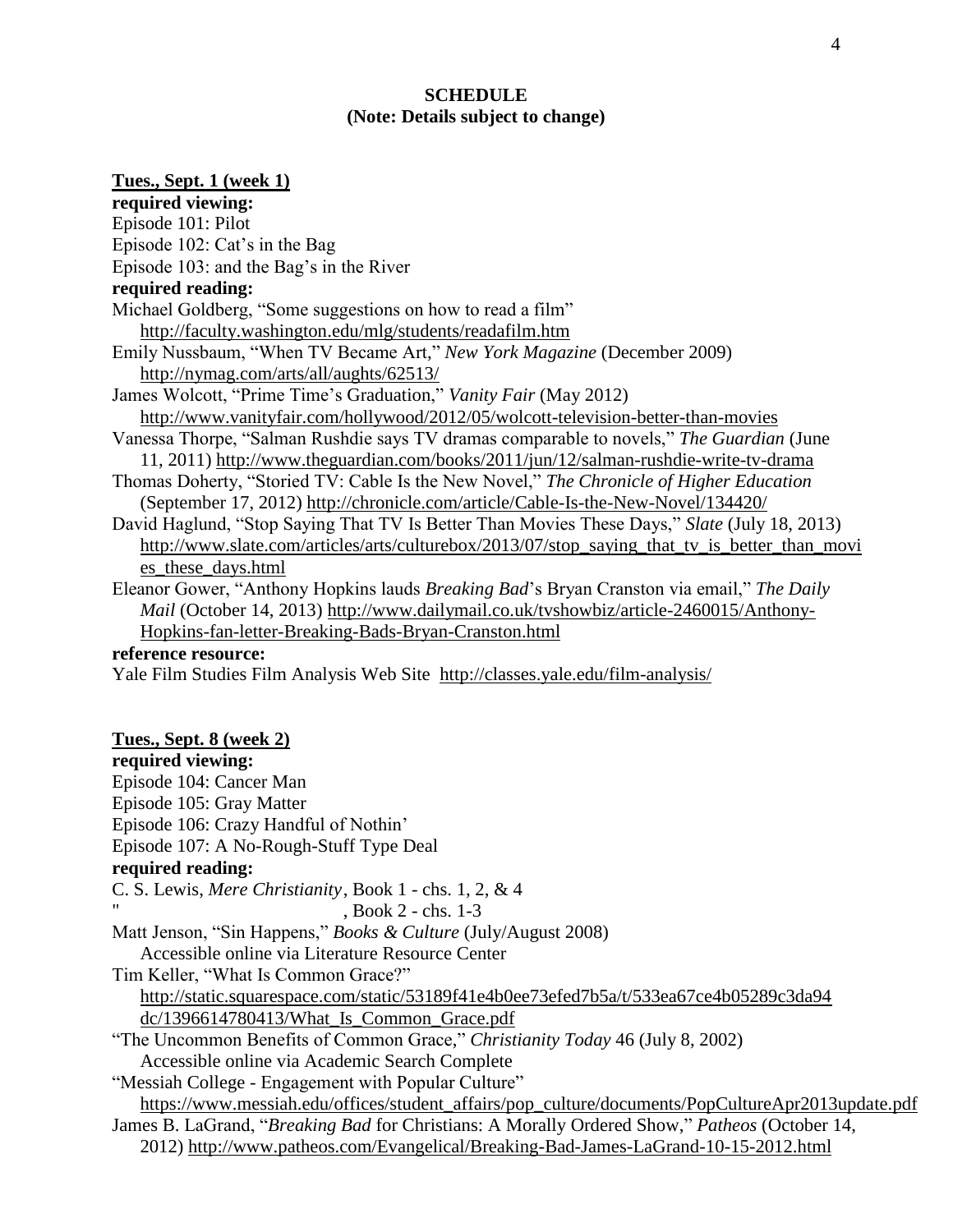#### **Tues., Sept. 15 (week 3)**

## **required viewing:**

Episode 201: Seven Thirty-Seven Episode 202: Grilled Episode 203: Bit by a Dead Bee Episode 204: Down

## **required reading:**

Proverbs 6:16-19<http://www.esvbible.org/Proverbs+6%3A16-19/> Galatians 5:16-26<http://www.esvbible.org/Galatians+5%3A16-26/> C. S. Lewis, *Mere Christianity,* Book 3 - chs. 1, 8-10 Cornelius Plantinga, *Not the Way It's Supposed to Be,* introduction & ch. 1

## **Tues., Sept. 22 (week 4)**

**required viewing:** Episode 205: Breakage Episode 206: Peekaboo Episode 207: Negro Y Azul Episode 208: Better Call Saul **required reading:** Cornelius Plantinga, *Not the Way It's Supposed to Be,* chs. 2-4 Cornelius Plantinga, *Not the Way It's Supposed to Be,* chs. 5-7 David Segal, "The Dark Art of *Breaking Bad*," *New York Times Magazine* (July 6, 2011) [http://www.nytimes.com/2011/07/10/magazine/the-dark-art-of-breaking](http://www.nytimes.com/2011/07/10/magazine/the-dark-art-of-breaking-bad.html?pagewanted=all&_r=0)[bad.html?pagewanted=all&\\_r=0](http://www.nytimes.com/2011/07/10/magazine/the-dark-art-of-breaking-bad.html?pagewanted=all&_r=0) "Q&A - Michael Slovis (Director of Photography)" <http://blogs.amctv.com/breaking-bad/2009/04/michael-slovis-interview-3/> "Q&A - Dave Porter (Composer) and Thomas Golubić (Music Supervisor)"

<http://blogs.amctv.com/breaking-bad/2010/05/dave-porter-thomas-golubic-interview/>

Josh Gajewski, "*Breaking Bad* crosses into narcocorrido territory," *Los Angeles Times* (April 20, 2009)<http://articles.latimes.com/2009/apr/20/entertainment/et-narco-corrido20>

#### **Tues., Sept. 29 (week 5)**

**required viewing:** Episode 209: 4 Days Out Episode 210: Over Episode 211: Mandala Episode 212: Phoenix Episode 213: ABQ **required reading:** Cornelius Plantinga, *Not the Way It's Supposed to Be,* ch. 8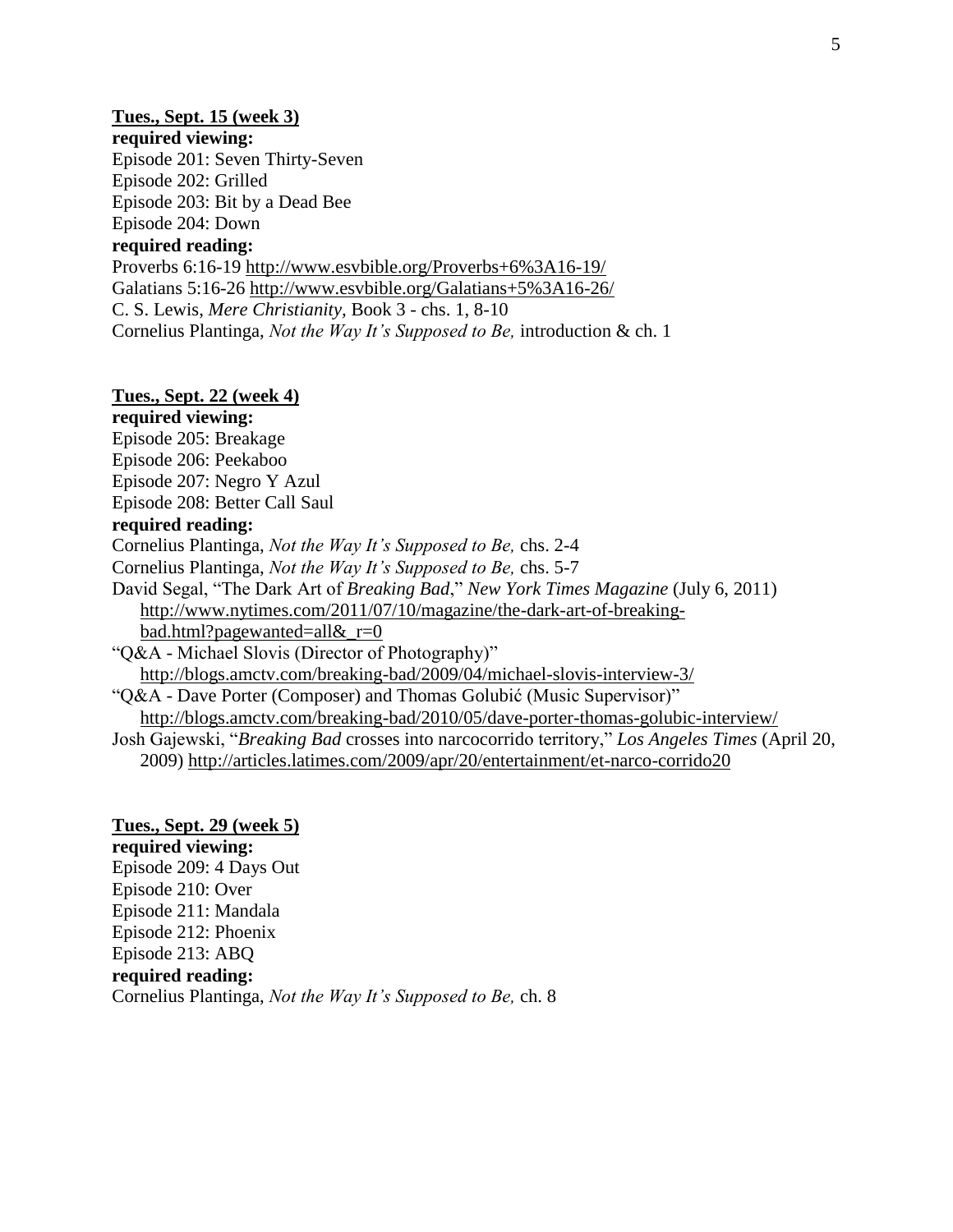## **Tues., Oct. 6 (week 6) due:** Compare and contrast essay on *Breaking Bad* and Sophocles' tragedies **required viewing:** Episode 301: No Más Episode 302: Caballo Sin Nombre Episode 303: I.F.T. Episode 304: Green Light Episode 305: Mas **required reading:** L. Kip Wheeler, "Some Thoughts About Tragedy (Both Literary and Mundane)" <https://web.cn.edu/kwheeler/documents/Tragedy.pdf> David Simpson, "Comedy and Tragedy" [http://condor.depaul.edu/dsimpson/tlove/comic](http://condor.depaul.edu/dsimpson/tlove/comic-tragic.html)[tragic.html](http://condor.depaul.edu/dsimpson/tlove/comic-tragic.html) Sophocles, introductions, *Antigone* (pp. 1-70)

#### **Tues., Oct. 13 (week 7)**

**required viewing:** Episode 306: Sunset Episode 307: One Minute Episode 308: I See You Episode 309: Kafkaesque Episode 310: Fly **required reading:** Sophocles, *Oedipus the King* (pp. 71-142)

#### **Tues., Oct. 20 (week 8)**

**required viewing:** Episode 311: Abiquiu Episode 312: Half Measures Episode 313: Full Measure Episode 401: Box Cutter Episode 402: Thirty-Eight Snub **required reading:** William Shakespeare, *Macbeth,* Acts 1-2.

#### **Tues., Oct. 27 (week 9)**

**required viewing:** Episode 403: Open House Episode 404: Bullet Points Episode 405: Shotgun Episode 406: Cornered Episode 407: Problem Dog **required reading:** William Shakespeare, *Macbeth,* Act 3.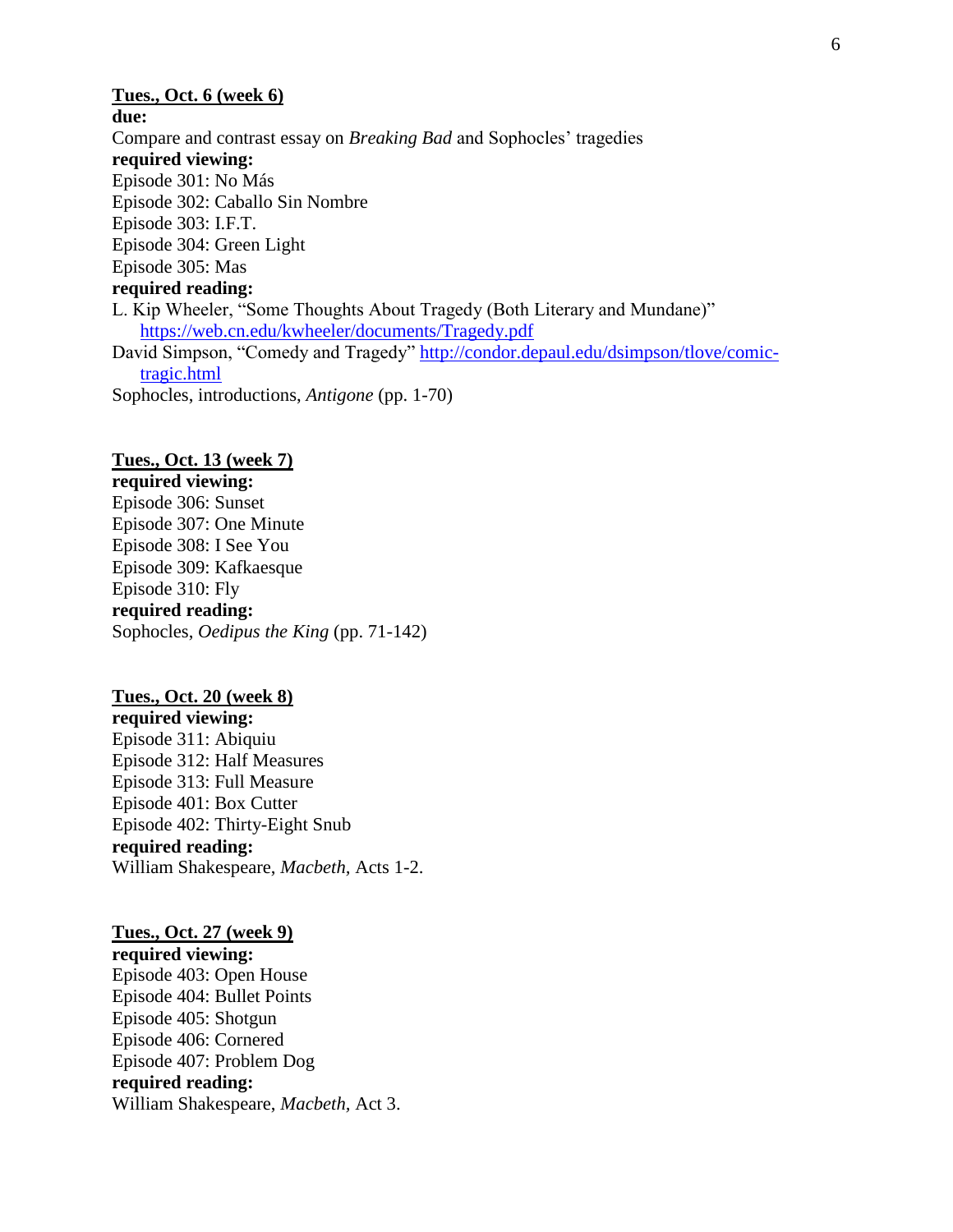## **Tues., Nov. 3 (week 10) due:** Compare and contrast essay on *Breaking Bad* and Macbeth **required viewing:** Episode 408: Hermanos Episode 409: Bug Episode 410: Salud Episode 411: Crawl Space Episode 412: End Times Episode 413: Face Off **required reading:** William Shakespeare, *Macbeth,* Acts 4-5.

#### **Tues., Nov. 10 (week 11)**

**required viewing:** Episode 501: Live Free or Die Episode 502: Madrigal Episode 503: Hazard Pay Episode 504: Fifty-One Episode 505: Dead Freight Episode 506: Buyout **required reading:** Cornelius Plantinga, *Not the Way It's Supposed to Be,* chs. 9-10

## **Tues., Nov. 17 (week 12)**

**required viewing:** Episode 507: Say My Name Episode 508: Gliding All Over Episode 509: Blood Money Episode 510: Buried Episode 511: Confessions **required reading:** C. S. Lewis, *Mere Christianity,* Book 4 - chs. 1, 7-11

**Thanksgiving Recess (week 13)**

[No class meeting.]

#### **Tues., Dec. 1 (week 14)**

**required viewing:** Episode 512: Rabid Dog Episode 513: To'hajiilee Episode 514: Ozymandias Episode 515: Granite State Episode 516: Felina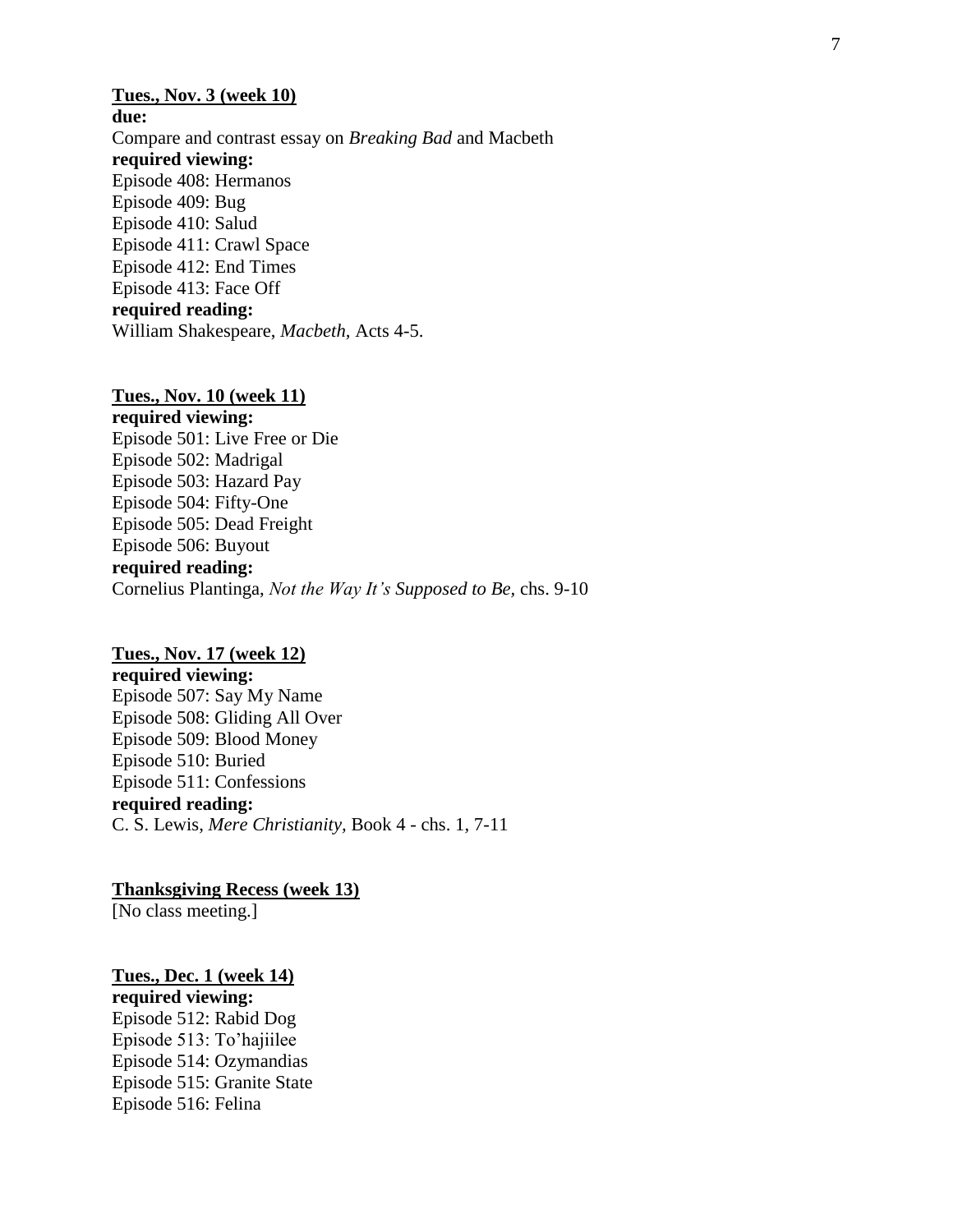## **Tues., Dec. 8 (week 15)**

**due:**

Persuasive essay on heroes, anti-heroes, and villains in *Breaking Bad*

## **required reading:**

- Elias Schwartz, "The Possibilities of Christian Tragedy," *College English* 21 (January 1960): 208-213. Accessible online via JStor.
- Paul Elie, "Has Fiction Lost Its Faith?" New York Times (December 19, 2012) <http://www.nytimes.com/2012/12/23/books/review/has-fiction-lost-its-faith.html>
- Michelle Kuo and Albert Wu, "In Hell, We Shall Be Free: On *Breaking Bad*," *Los Angeles Review of Books* (July 13, 2012) [http://lareviewofbooks.org/essay/in-hell-we-shall-be-free](http://lareviewofbooks.org/essay/in-hell-we-shall-be-free-on-breaking-bad/)[on-breaking-bad/](http://lareviewofbooks.org/essay/in-hell-we-shall-be-free-on-breaking-bad/)
- Jackson Cuidon, "Why We Need *Breaking Bad*," *Christianity Today* (July 2, 2013) <http://www.christianitytoday.com/ct/2013/july-web-only/breaking-bad.html>
- David Zahl, "The Frightening—But Biblical—Moral Logic of *Breaking Bad*," *Christianity Today* (August 9, 2013) [http://www.christianitytoday.com/ct/2013/july-august/breaking-bad](http://www.christianitytoday.com/ct/2013/july-august/breaking-bad-moral-logic.html?paging=off)[moral-logic.html?paging=off](http://www.christianitytoday.com/ct/2013/july-august/breaking-bad-moral-logic.html?paging=off)

# **Tues., Dec. 15 (exam week)**

## **due:**

Essay in response to the question: "Can watching *Breaking Bad* help you live a good life?"